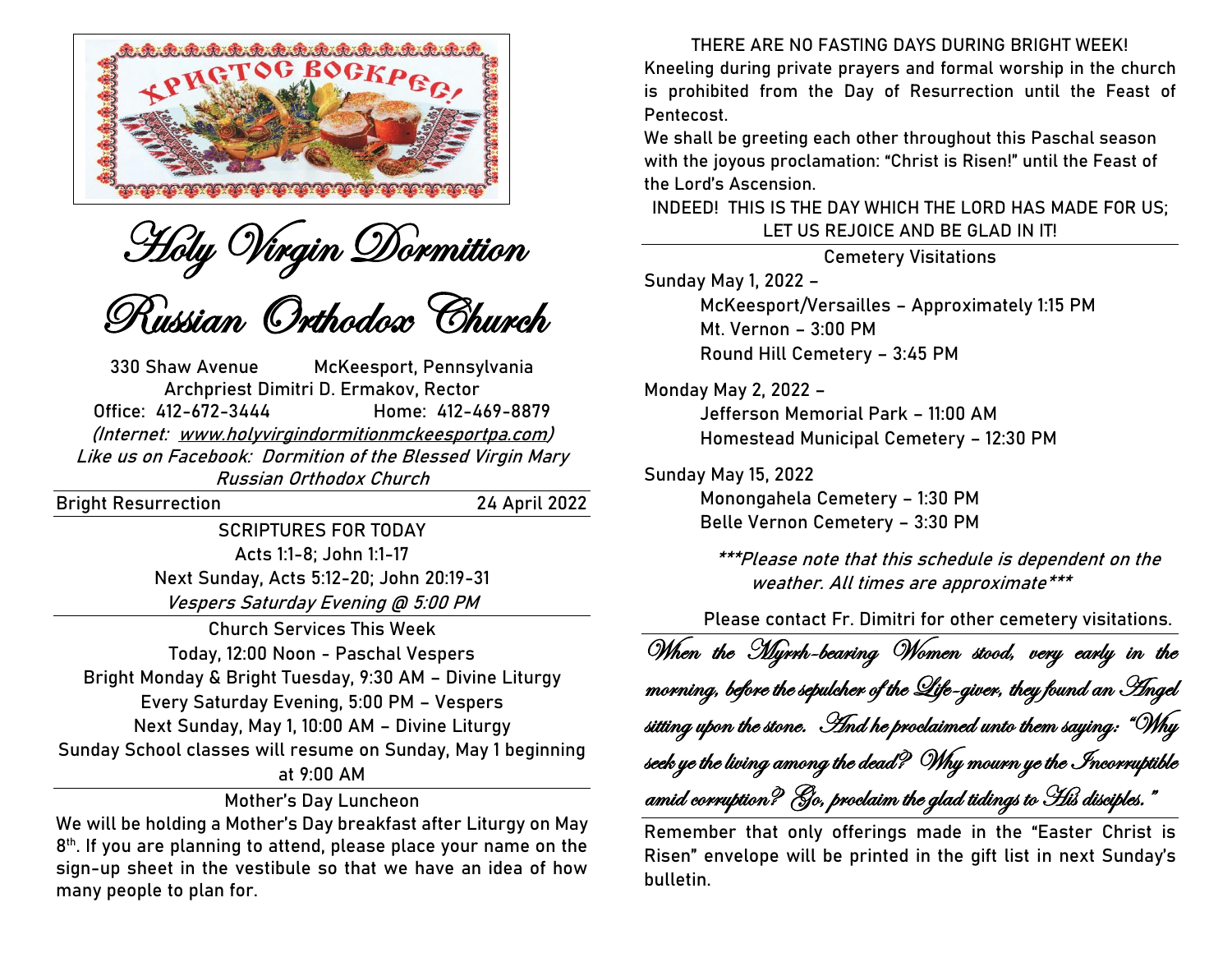## **Pascha 2022**

"The Day of Resurrection, people let us be adorned with light. Pascha, the Pascha of the Lord hath shown forth upon us. For from death unto life, from earth unto heaven, hath Christ God led us forth victorious song singing!" (Ode 1 – Pascha Canon).

With these beautiful words of St. John of Damascus, we usher in the joy of the Feast of Feasts. The Resurrection of Jesus Christ from the dead should fill the soul of each Christian with a feeling of unexplainable joy. This joy causes the soul to burst into song, singing of Christs' victory over death.

How can our souls be filled with anything but light on the Feast of Pascha? We have just completed the course of the Great Fast. During this Lenten period, we Christians gave very serious thought to our sinfulness and unworthiness before God. We spent much of our time begging God for forgiveness and mercy. The Great Lenten period can be a very dark period for us because we realize just how unworthy we are of God's divine grace.

The Resurrection of the Lord changes everything. Today our souls are filled with light! Today our souls rejoice in the fact that God loves us so much that He gave His Only Begotten Son, to take away our sins. Today we are truly grateful that we have been granted life eternal with our Lord and Saviour Jesus Christ.

"This is the day which the Lord has made; Let us rejoice and be glad in it!" (Psalm 118:24)

> With Love in the Risen Lord, Archpriest Dimitri D. Ermakov

Flowers

**George & Dorothy Klipa Dale & Cindy Kuehner Byrne Family Patricia Sidun Fr. Dimitri & Mat. Natasha**

Altar Candles

**Ronald Demay,** Memory of Paul & Pearl Demay. **Arthur & Dolores Vidil Marcie & Luke Sippey Michael Mezhinsky,** Health of family. **Mat. Natalia Garina,** Health of Garine's and Lee's family. **Priatko Family,** Health of family. **Daniel & Lindsay Klipa and Family Robert Barron Carolyn Simkovich 2,** Health & Special intentions for my family; In memory of my son Eric Paul. **Georgeann Klipa 2,** In memory of husband Steve Milos Klipa; health of children & grandchildren. **Simo & Paula Dragovich 2,** In memory of parents and grandparents and family; Health of children and family members. **Beth Bratkowski & Deb Schultz 2,** Health of family; Memory of family. **Sandra Janicki 3,** Memory of parents Anthony & Rose Janicki; Health of family; Memory of deceased members of Hatalovich & Janicki families. **John & Carolyn Greco 3,** Memory Homer & Kostura deceased; Health & safety of family; Memory Greco & Tignanelli deceased. **Barron Family 3,** Memory of deceased in Hatalovich family; Memory of deceased in Homa family; Memory of deceased in Barron family.

**Dorosa Family,** Memory of Maxim & Anna Dorosa. **Michael Tomkowitz 2,** Memory of Mark Gasparovic; Memory of Bill Plichta.

**Kuehner Family,** Memory of Robert Barron, Sr. **Dan & Mary Mizik,** Health of family. **Peter Kasich 2,** Health, Happiness, Love and Peace children. **Nick Gatto,** Memory of wife, Fran.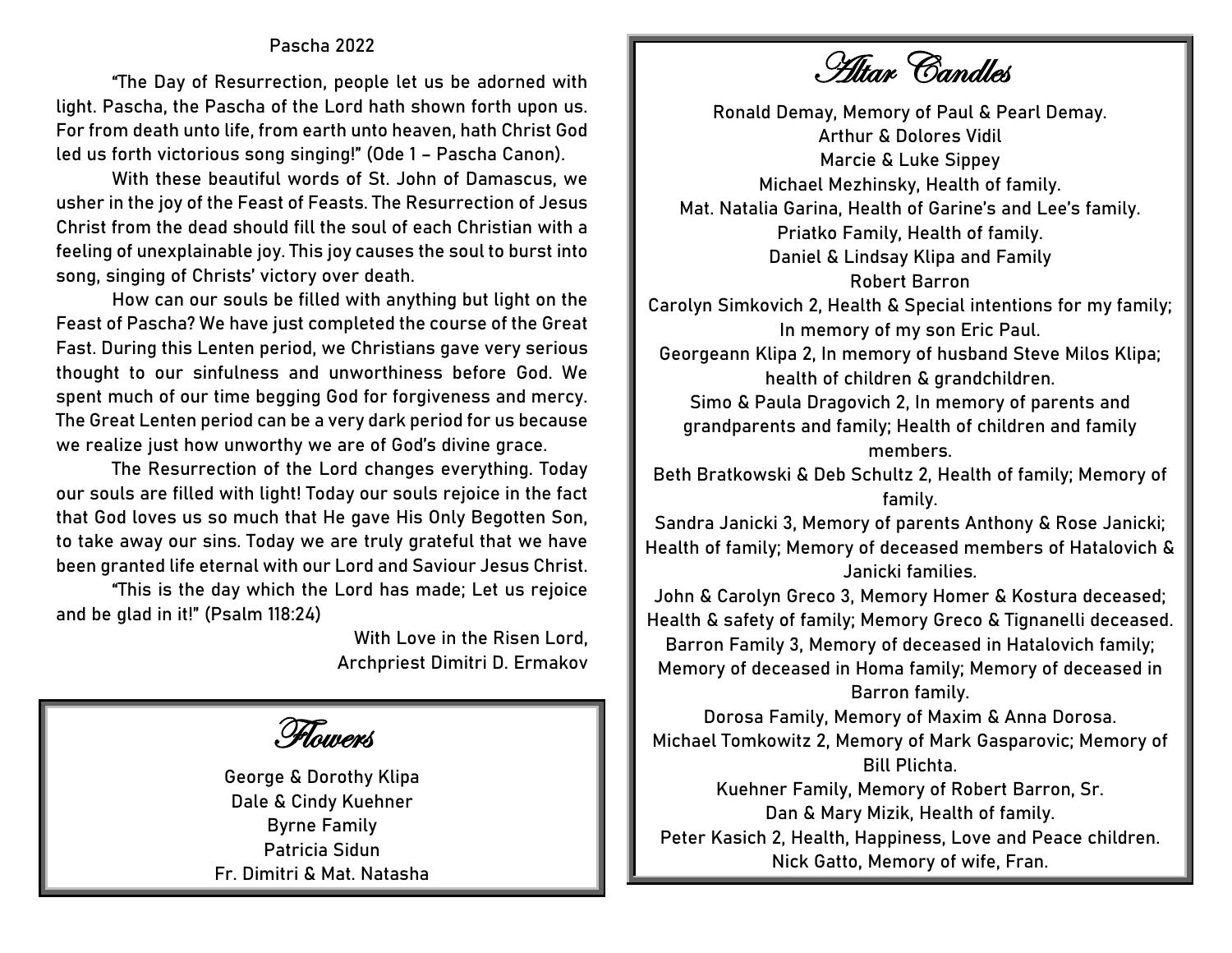Altar Candles (cont.)

**Catherine Burnet 3,** Memory of Joseph & Tatiana Korn; Memory of Joseph Korn, Jr.; Memory of John & Catherine Golubowsky. **Helen Pennington,** Memory parents Wasily & Mary Lucza, husband Russell Sr., son Russell, Jr., brother Charles & wife Anna, sisters Ann & Michael Dolekary, Mary & Edward Kelly. **John Dolekary,** Memory of parents Michael & Ann Dolekary, grandparents Michael Sr. & Helen Dolekary and Uncle John.

**Advanced Vigils for Pascha:** Diane Tomkowtiz 5, Health of Joanne/ 2 Special Intention/Mem of Mark/Mem of Ron Sandra Janicki, health Peter Janicki & family Nadine Dorosa 2 Helen Pennington 3, health all parishioners and friends/memory all parishioners/Gratitude to God

Iconastas Lampadi

**Dale & Cindy Kuehner,** Health of mom.

## **Week Day Parking**

Just a reminder that when parking for weekday services, use the back parking lot of the city lot. It would be helpful to place a sign on your dashboard saying that you are "In Church".

**SAINTS NAMES FOR THIS WEEK:** Today, Sunday (April 24/11) Antipus, John, Gregory, Farmufius, Prokessus, Martinian,Jacob, Evfimy, Hariton, Barsonofius. **MON-** Basil, Anthusa, Athanasia, Isaac, Zinonus, Minus, David, John, Akakius. **TUE-** Artemon, Kriskentus, Thomaida, Dimitri. **WED-** Martin, Anthony, John, Evstathius, Ardalion, Azatus, Christopher. **THUR-** Ap. Aristrachus, Sava, Vasilissa, Anastasia, Mstislav, Theodore, Suchius. **FRI-**Agapia, Chionia, Leonid (Leonard), Chariessa, Nika, Galina (Gail), Kalista, Nunechia, Vasilissa, Theodora, Irene, Vassa. **SAT-** Bright Pascha: Simeon, Avedlaus, Ananius, Usthansam, Fusicus, Ascitrea, Azatus Akakius Zosimus, Adrian, Agapitus, Alexander.

Votive Crosses

**GREAT FRIDAY** (afternoon) **1) Catherine Burnet,** Memory of Joseph Korn, Jr. **2) The Grimm Family**

**GREAT FRIDAY** (evening) **1) Dolores Vidil,** Memory of Steve & Nettie Janciki. **2) Arthur Vidil,** Memory of Arthur Sr. & Margaret Vidil.

**HOLY SATURDAY (Morning) 1) Tim & K Andreychek,** In memory of departed family. **2) The Petrochko Family**

#### **BRIGHT RESURRECTION**

**1 & 2) Priatko Family,** Christ Is Risen!; In memory of Helen.

#### '**PASCHAL VESPERS**

**1) Dan & Mary Mizik,** Memory of family. **2) Fr. Dimitri & Mat. Natasha,** Memory of parents & grandparents.

#### **BRIGHT MONDAY**

**1) Sarah Tomkowitz,** Memory of Mark Gasparovic. **2) Tomkowitz,** Memory of Mark.

#### **BRIGHT TUESDAY**

**1 & 2) Maria and Dimitri D. Ermakov II,** Memory of grandparents, Mitred Archpriest Paul & Matushka Pauline White and Archpriest Dimitri H. & Matushka Martha Ermakov.

# **Thank You!**

We would like to express our gratitude to all who have been present during this Great Lenten season. To those who came to sing the services and those who came to volunteer with several projects including our Bake Sale and the cleaning of church floors, to our tailor who made new black Altar coverings for Passion Week, to our choir members and Altar servers. Many thanks to all! God Bless!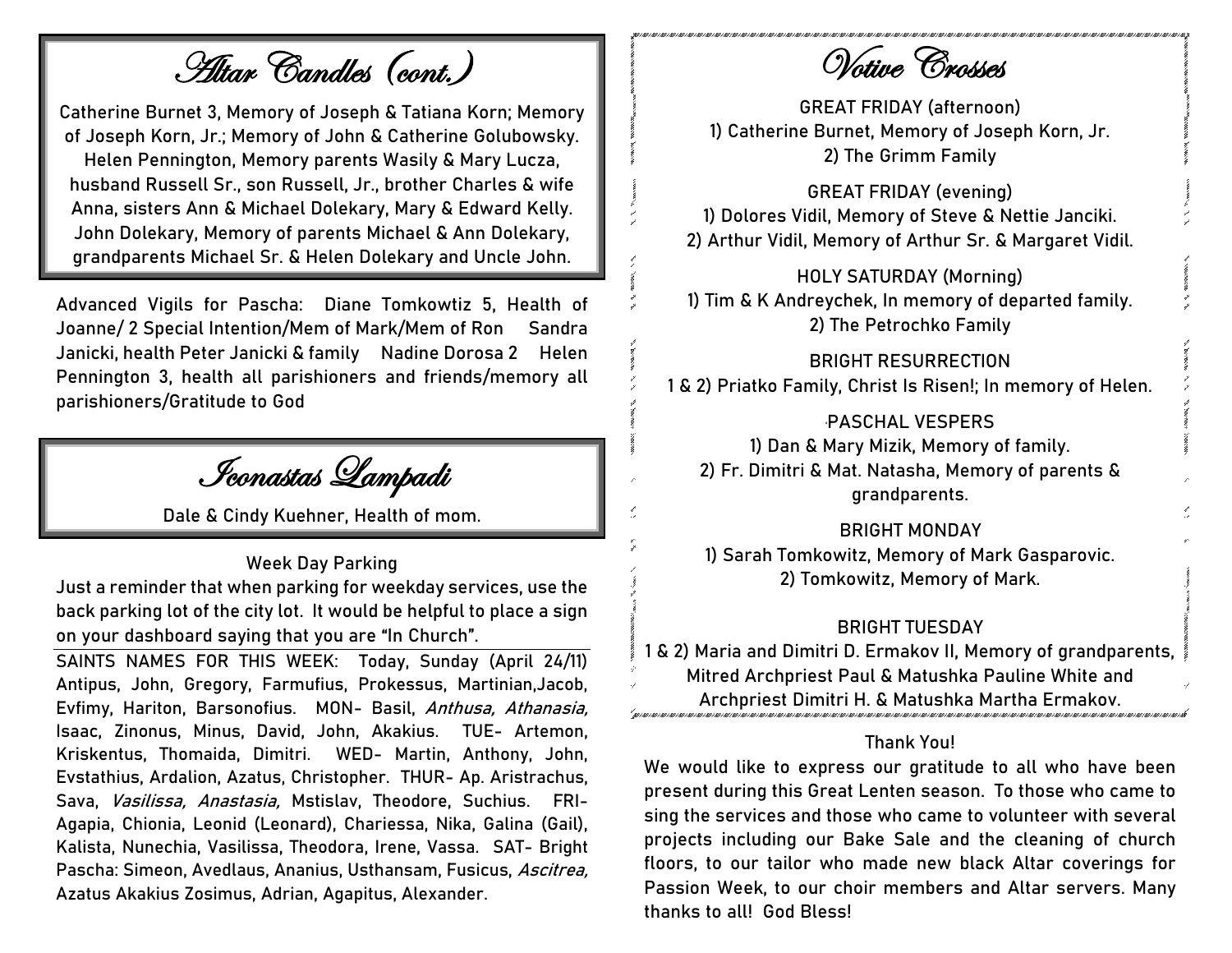Shrine Candles

**Ronald Demay 2,** Memory Theodore & Mary Demay; Memory Edward & Eva Sapinsky. **Arthur Vidil 2,** Memory Ruth Ann Williams; Memory of Margaret Vidil. **Dolores Vidil,** Memory Theresa Charlesworth. **Diane Tomkowitz 2,** Health of family members; Memory of departed family. **George & Dorothy Klipa Vera Croitoru,** Memory of husband Peter. **Robert Barron 5,** Memory Fr. Dimitri Ermakov; Memory Mark Gasparovic; Memory Nicholas, Mary & Ronald Nicholas Homa; Memory John & Eugene Homa; Memory Mary & Carol Lugin. **Helen Pennington,** Health of daughter, Mary Jane Pennington.

St. Herman Shrine Votives

**GOOD FRIDAY (afternoon) Dale & Cindy Kuehner,** health of family

**GOOD FRIDAY (Evening) John & Carolyn Greco,** health of family.

**GREAT SATURDAY Dolores Vidil,** Memory grandparents Peter & Theresa Janicki

**BRIGHT RESURRECTION (Midnight) Deb Schultz & Beth Bratkowski,** Memory of grandparents Anna & Andrew Dorich.

> **EASTER SUNDAY (Paschal Vespers) The Vaccarello Family**

**BRIGHT MONDAY – Dolores Vidil,** Memory grandparents Stephen & Anna Broda.

**BRIGHT TUESDAY Dimitri D. II & Maria Ermakov,** Health of family.

# (Last Sunday, April 17, 2022)

Archpriest Dimitri Ermakov 30 Mat. Natasha Ermakov 30 Timothy Andreychek 140 Kathleen Andreychek 140 Patricia Barron 20 Robert Barron Carole Bonczek 22 Ronald Demay 30 John Dolekary 14 Simo Dragovich 20 Paula Dragovich 40 Garine Family 40 Georgeann Klipa 25 George Klipa 25 Dorothy Klipa 25 James Klipa 65 Adriana Klipa 65 Daniel Klipa 50 Lindsay Klipa 50 Cindy Kuehner Dustin Lacko 60 Daniel Mizik Mary Mizik Nina Molchadova 40 Nancy Parker 35 Helen Pennington 80 Mary Jane Pennington 45 Patricia Rogers 15 Deborah Schultz 15 Marion Temple Stephen Tomkowtiz 20 Dr. Gerard Werries 100 Lara Werries 50 Karl Baumgart 20 Paula Baumgart 20 Ryan Ray 20 Dale Kuehner

Tanya Dorfner 10 Nadine Dorosa Maria Ermakov Louis Gephart Saundra Gephart Kimberly Gephart Carolyn Greco 10 Nancy Homa 10 Peter Kasich Nicholas Kloszewski Michael Mezhinsky Marina Mezhinsky Marcella Sippey 7 Steve Sujeta Norma Sujeta Diane Tomkowitz Michael Tomkowitz Cathy Torchia 12 Arthur Vidil Dolores Vidil Eileen Wall 10

DEVOTIONAL LAMP OFFERINGS 24

**Advance Requests For Today** – 24 April 2022

**Eternal Light –** Ermakov/Vaccarello/Grimm/Petrochko in memory of grandparents

Carol DePaul 2 Helen Pennington, health of family, Joanne & Martha Marcella Sippey Diane Tomkowitz Arthur & Dolores Vidil 2

**Last Sunday, April 17, 2021**

Georgeann Klipa 5, mem Steve M. Klipa/health Judy Obrknez/health Dawn Hamm/Nick Mrvos Daniel Klipa 5 Lindsay Klipa

**FRIDAY, APRIL 15** Joanne Sinichak 7, 4 special int./mem. John Sinichak, Anna Sinichak, John Wesley Elena Annischenko, health Elena and Phillip Helen Pennington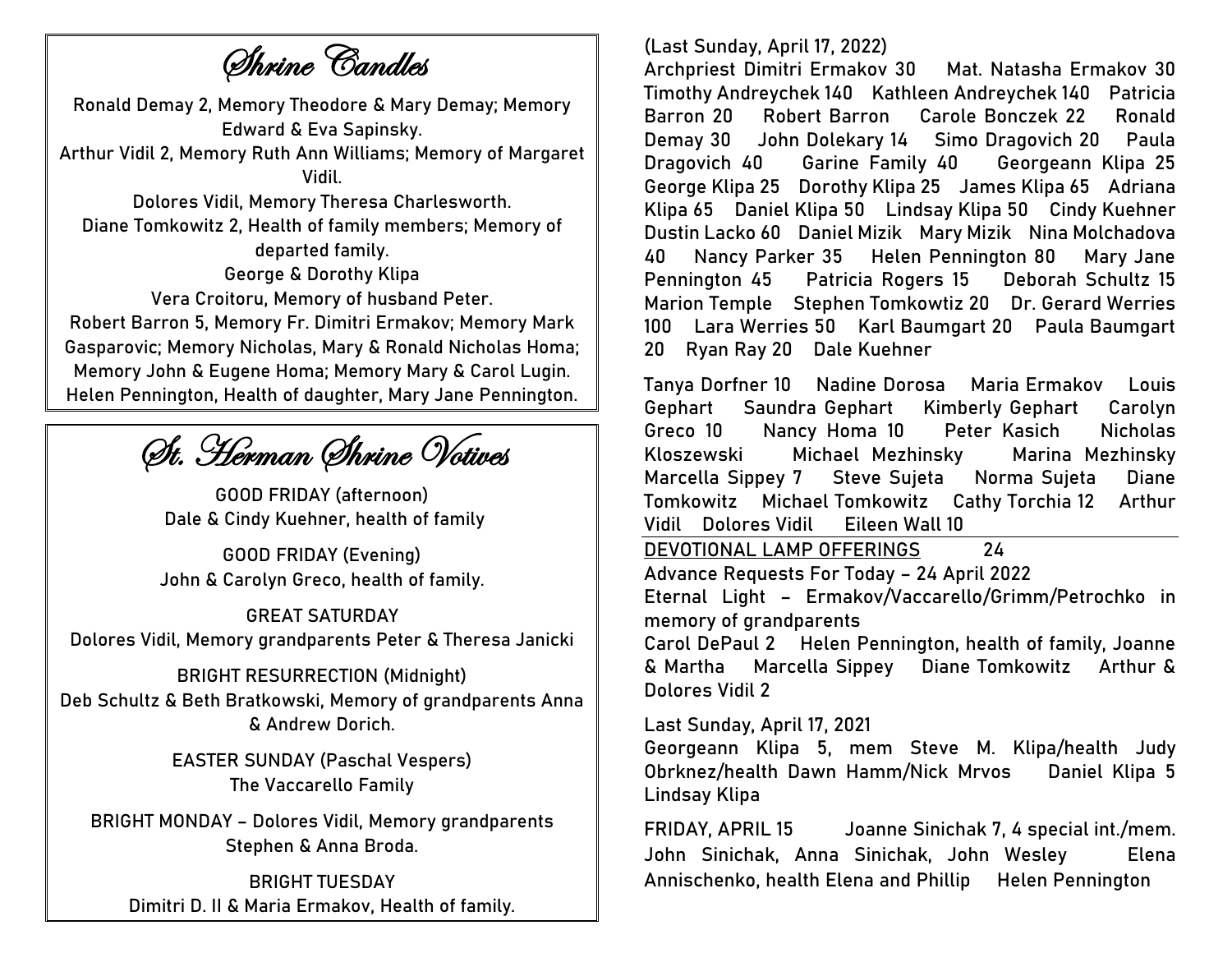**SUNDAY, APRIL 17** Sandra Janicki, mem. parents Rose and Anthony Nancy Homa, mem. husband Dan Saundra Gephart 5, health and safety grandchildren/health and safety family/special int./mem. grandson Alec James/mem. Homer and Gephart departed Dan and Mary Mizik 4, health family and friends/mem. family and friends/mem. brother Kevin Mary Mizik, special int. Michael Mezhinsky 5, health Marina, family and friends Barron family 7 Cathy Torchia 6, special int./health Antonio/ mem. Paul Malackany, stepmom Connie, Uncle Mark, Uncle Ron Torchia family, health family Marcie and Luke Sippey 5 Tim and Kathy Andreychek 6, health Nancy Kreinbrook, Josie Hennessy, Nick Andreychek and family, Melissa Lee Andreychek/mem. Nellie and Serge Andreychek, James Spellman Debbie Schultz 4, health of family/mem. family/ peace/health and safety Jakub and Nolan Carolyn Greco 5, health husband John/health and safety of family/mem. parents Jacob and Anne Homer, sister Shirley, brothers Jack and Jim, nephew Alec James John Greco, mem. parents Frank and Mary, sister Laurie, brothers Virgil, Eugene and Arthur Jacob Payne, health Mom, Dad, Ava and Jacob Ava Marie Payne, health Mom, Dad, Jacob and Ava Dolores Vidil Ronald Demay 2, health Chelsea/mem. Paul T. Demay Deb and Dan Priatko 2, health Dad/health family and friends Diane Tomkowitz 6, health Joanne /health Nancy/mem. Ron/mem. Mark/2 special int. Joanne Sinichak 6, 4 special int./mem. Ronald DePaul/mem. Mark Gasparovic Sarah Tomkowitz 2, mem. Uncle Mark/mem. Uncle Ron Pete Kasich, health Katie Nancy Parker 7, health/special int./health Joanne/health Martha/ mem. husband Bob, Mark, Ron Irina Pogrebchtchinok 3, health Dmitri, Irina, Julia, Anastasia, Dennis, Natalia/mem. Andrey, Anna, Frol, Ivan, Galina, Tatiana, Vladimir, Marfa Nadine Dorosa 2 Cindy Kuehner 3, health family/mem. dad/mem. grandparents Anna Byrne, mem. Nicholas Comer Byrne family 2, health Edward Byrne, Jr./mem. husband/father Edward Burrell Steve Sujeta 2, health wife Norma, daughter, Stephanie, grandchildren Lily and Lake and family

Grand Chandelier

**BRIGHT RESURRECTION – Tomkowitz Family**

**PASCHAL VESPERS – Byrne Family**

**BRIGHT MONDAY – Tim and Kathy Andreychek,** In memory of parents.